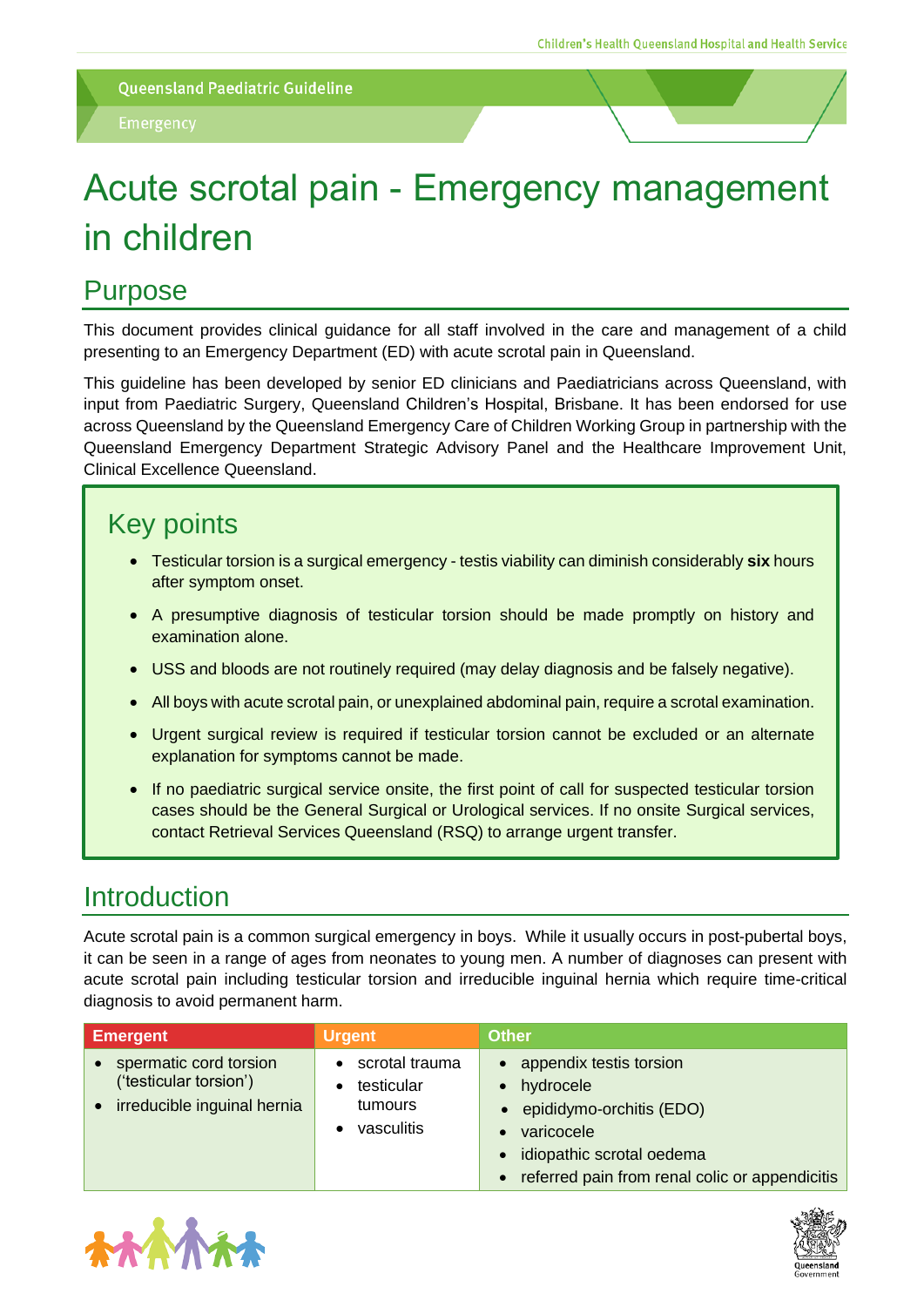# Assessment

The primary aim of the assessment is to identify testicular torsion to enable emergent management. A standardised, rapid clinical evaluation with careful attention to the features on history and clinical examination can differentiate between the potential causes for acute scrotal pain.

### **History**

History taking should include specific questioning on:

- pain including onset and location, referred pain
- systemic symptoms including nausea, vomiting, dizziness
- trauma
- urinary symptoms (sexual history in older males)

Keep in mind boys may be reluctant to volunteer scrotal symptoms because of embarrassment and reluctance to be examined.

#### Examination

Careful physical examination of the scrotum (with a chaperone) should focus on signs of testicular torsion.

#### **Diagnosis**

| <b>Emergent causes of testicular pain - testicular torsion</b>                                                                                                                                                                                                                                                                                                                                                                                            |                                                                                                                                                                                                                                                                                                                                                                                                                                                                                                                                |  |  |  |
|-----------------------------------------------------------------------------------------------------------------------------------------------------------------------------------------------------------------------------------------------------------------------------------------------------------------------------------------------------------------------------------------------------------------------------------------------------------|--------------------------------------------------------------------------------------------------------------------------------------------------------------------------------------------------------------------------------------------------------------------------------------------------------------------------------------------------------------------------------------------------------------------------------------------------------------------------------------------------------------------------------|--|--|--|
| <b>History</b>                                                                                                                                                                                                                                                                                                                                                                                                                                            | <b>Examination</b>                                                                                                                                                                                                                                                                                                                                                                                                                                                                                                             |  |  |  |
| • sudden onset of unilateral scrotal pain with<br>systemic symptoms e.g. nausea, vomiting,<br>(typical, 70% cases)<br>onset of pain predominantly in the iliac<br>fossa, may have history of minor trauma<br>associated ipsilateral iliac fossa pain<br>intermittent testicular pain (can result from<br>intermittent torsion/spontaneous detorsion)<br>acute abdominal or inguinal pain (can be due<br>to torsion of undescended testes)<br>pain at rest | tachycardia<br>absent cremasteric reflex<br>abnormal testis position (horizontal lie on<br>standing and high riding)<br>thickened spermatic cord<br>$\bullet$<br>scrotal skin: erythema, discolouration, swelling,<br>thickening<br>lump in the groin in child with acute abdominal<br>or inguinal pain (can reflect torsion of<br>undescended testis but may be mistaken for<br>lymphadenopathy or abscess)<br>global testicular tenderness<br>The presence or absence of a single sign<br>cannot exclude testicular torsion. |  |  |  |



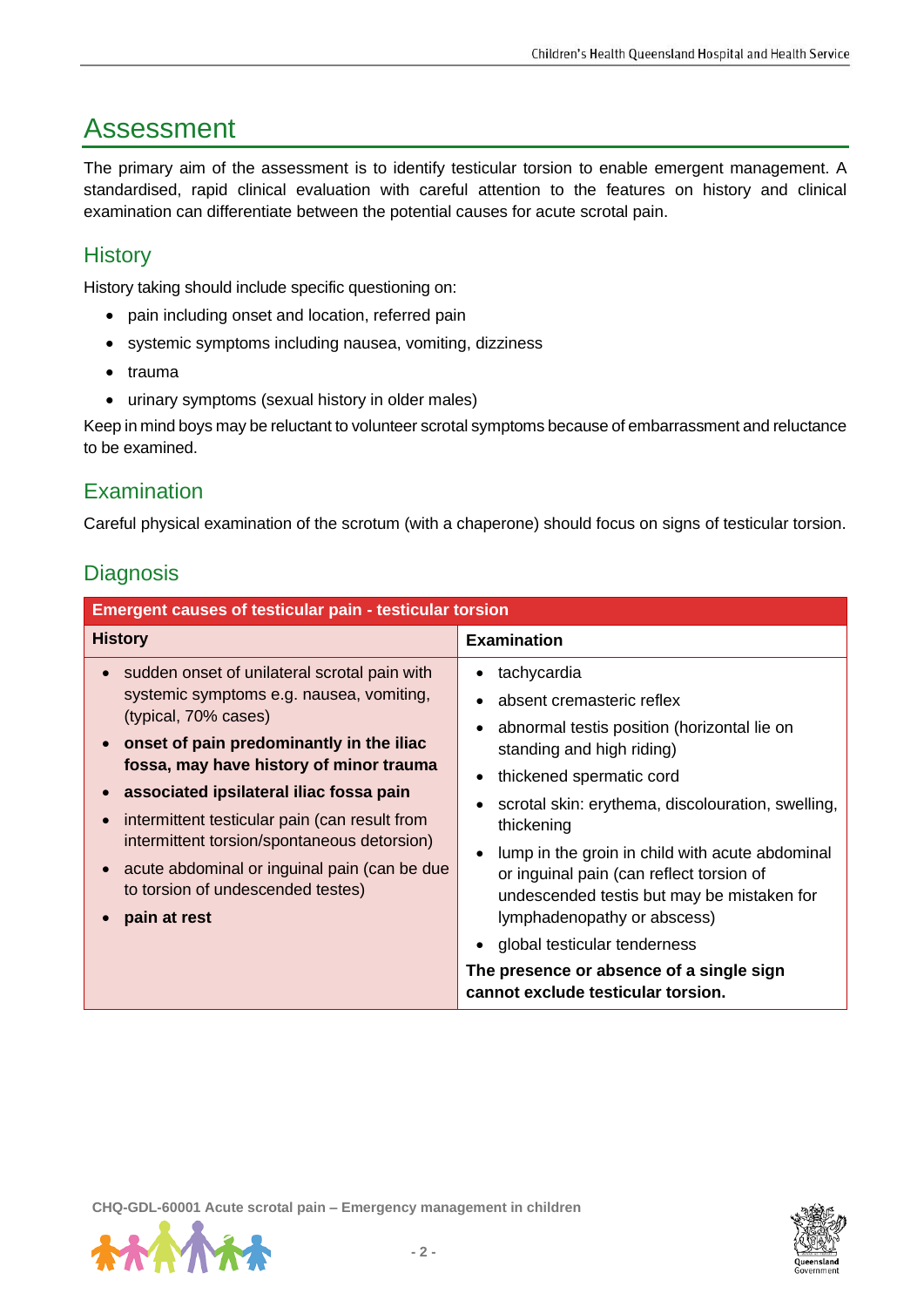| <b>Emergent causes of testicular pain - irreducible inguinal hernia</b>      |                                                                              |  |  |  |
|------------------------------------------------------------------------------|------------------------------------------------------------------------------|--|--|--|
| <b>History</b>                                                               | <b>Examination</b>                                                           |  |  |  |
| typically, unilateral pain in scrotum or<br>$\bullet$                        | • tender inguinal scrotal swelling                                           |  |  |  |
| inguinal area, often associated with<br>systemic symptoms including vomiting | • strangulated bowel within the scrotum may<br>transilluminate               |  |  |  |
| often the lump is noticed on nappy<br>change in younger children             | • inability to palpate above the lump with the<br>testes inferior (in males) |  |  |  |
|                                                                              | • tender, erythematous, thickened / woody /<br>swollen lump                  |  |  |  |

| <b>Urgent causes of testicular pain</b> |                                                                                                                                                                                                      |  |  |  |  |
|-----------------------------------------|------------------------------------------------------------------------------------------------------------------------------------------------------------------------------------------------------|--|--|--|--|
| <b>Condition</b>                        | <b>Clinical features</b>                                                                                                                                                                             |  |  |  |  |
| <b>Scrotal</b>                          | local bruising and/or oedema and/or formation of haematoma<br>$\bullet$                                                                                                                              |  |  |  |  |
| trauma                                  | may present with testicular rupture and haematocele                                                                                                                                                  |  |  |  |  |
| Epididymo-                              | mostly in the $<$ 1yo or sexually active $>$ 15 yo<br>$\bullet$                                                                                                                                      |  |  |  |  |
| orchitis                                | inflammation of the epididymis and/or testis due to:<br>$\bullet$                                                                                                                                    |  |  |  |  |
| (EDO)                                   | infection (commonly viral including mumps, adenovirus, enterovirus or influenza,<br>$\circ$<br>rarely bacterial)                                                                                     |  |  |  |  |
|                                         | chemical irritation caused by the reflux of urine into the ejaculatory ducts due to<br>$\circ$<br>voiding dysfunction/constipation)                                                                  |  |  |  |  |
|                                         | typically present with dysuria, urinary frequency, malodourous urine<br>٠                                                                                                                            |  |  |  |  |
|                                         | bacterial infection more likely in child with structural urinary tract abnormalities,<br>$\bullet$<br>instrumented urinary tract or sexually transmitted infection (e.g. chlamydia or<br>gonorrhoea) |  |  |  |  |
| <b>Testicular</b>                       | typically, painless subacute swelling                                                                                                                                                                |  |  |  |  |
| tumours                                 | approximately 20% of cases present with testicular pain and swelling resulting from<br>haemorrhage into the tumour                                                                                   |  |  |  |  |
|                                         | check for history of leukaemia                                                                                                                                                                       |  |  |  |  |
| <b>Vasculitis</b>                       | may present with scrotal symptoms                                                                                                                                                                    |  |  |  |  |
|                                         | Henoch Schonlein Purpura can cause orchitis                                                                                                                                                          |  |  |  |  |

| Other causes of testicular pain   |                                                                                                                                                                |                                                                                                                                                           |  |  |  |
|-----------------------------------|----------------------------------------------------------------------------------------------------------------------------------------------------------------|-----------------------------------------------------------------------------------------------------------------------------------------------------------|--|--|--|
| <b>Condition</b>                  | <b>Description and epidemiology</b>                                                                                                                            | <b>Clinical features</b>                                                                                                                                  |  |  |  |
| <b>Appendix</b><br>testis torsion | • occurs when the appendix testis<br>(an embryological remnant on<br>the upper pole of the testis) torts<br>most common in pre-pubertal<br>boys 7-13 years old | pain that 'just won't go away'.<br>$\bullet$<br>they usually present after 1-2 days of<br>$\bullet$<br>pain.<br>usually minimal pain at rest<br>$\bullet$ |  |  |  |

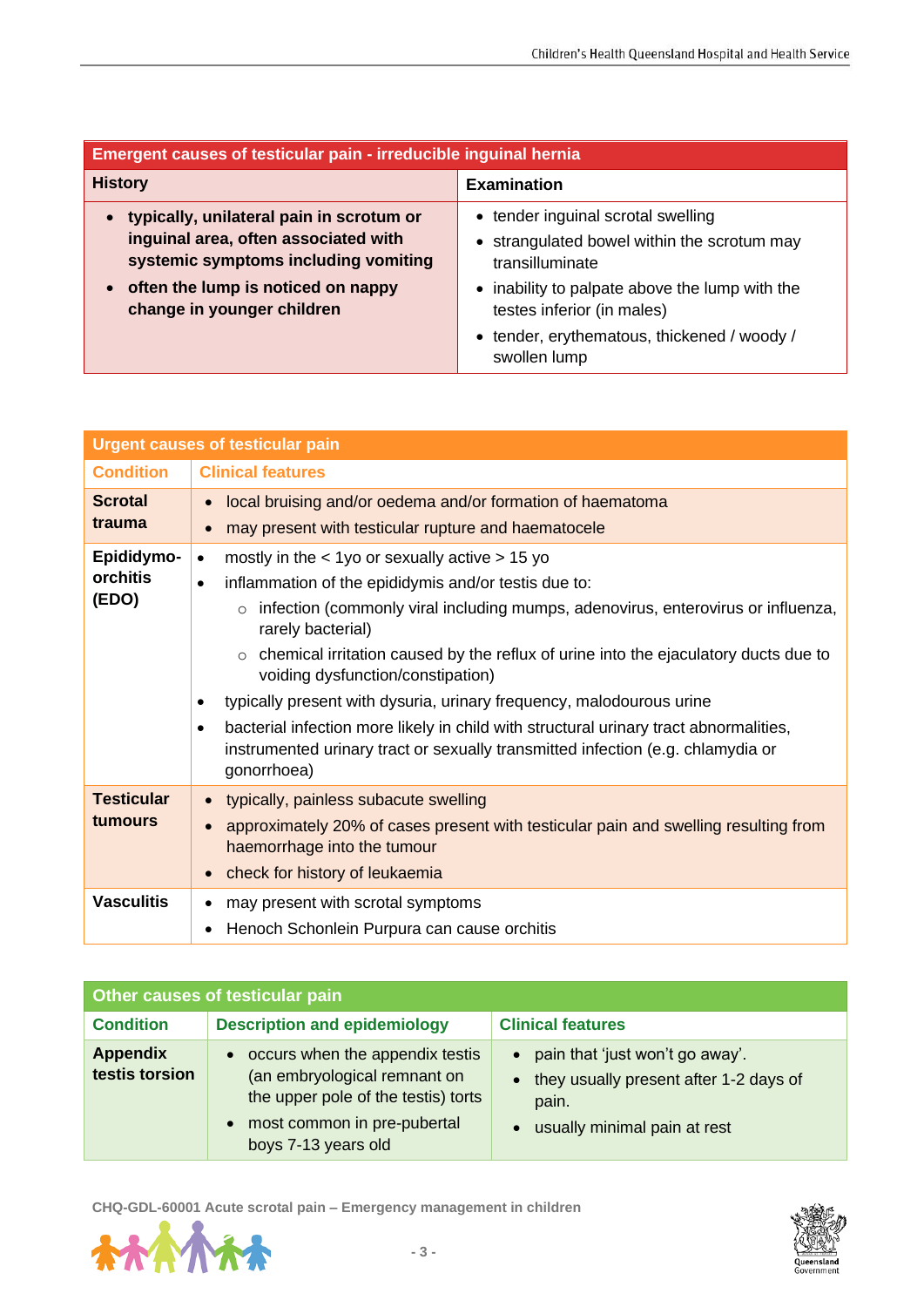|                                        |                                                                                                                                  | inflammation can develop with time,<br>$\bullet$<br>making it hard to distinguish from<br>spermatic cord torsion - If inflamed, the<br>cremasteric reflex will not activate.<br>occasionally focal tenderness or see a<br>$\bullet$<br>'blue dot' on the upper pole of the testis.<br>This is more easily visible by stretching<br>the scrotal skin overlying the testis                                                                                                                 |
|----------------------------------------|----------------------------------------------------------------------------------------------------------------------------------|------------------------------------------------------------------------------------------------------------------------------------------------------------------------------------------------------------------------------------------------------------------------------------------------------------------------------------------------------------------------------------------------------------------------------------------------------------------------------------------|
| <b>Hydrocele</b>                       | result of a patent processus<br>٠<br>vaginalis                                                                                   | typically, painless fluctuant swelling<br>٠<br>often increases during times of being<br>٠<br>unwell with viral illness.<br>transillumination can help, although if<br>$\bullet$<br>symptomatic please consider irreducible<br>inguinal hernia (bowel filled with fluid can<br>also transilluminate                                                                                                                                                                                       |
| <b>Varicocele</b>                      | abnormal enlargement of the<br>$\bullet$<br>spermatic cord venous plexus.<br>usually seen in peri-pubertal<br>$\bullet$<br>males | dull / dragging pain and swelling mostly<br>$\bullet$<br>on left side towards the end of the day or<br>with activity<br>varicocele may reduce with lying and<br>$\bullet$<br>increase with standing, and increased<br>pressure such as Valsalva / coughing.                                                                                                                                                                                                                              |
| <b>Idiopathic</b><br>scrotal<br>oedema | benign, self-limiting condition<br>$\bullet$                                                                                     | painful swelling and oedema that extends<br>$\bullet$<br>beyond the scrotal boundaries usually<br>into the perineum, across to the other<br>side of the scrotum, up into the groin, and<br>occasionally to the shaft of the penis.<br>It is usually red and shiny.<br>$\bullet$<br>this tends to last a few days.<br>$\bullet$<br>exclude testicular pain by gently pushing<br>on the scrotum, to mobilise the testis into<br>the groin, where testicular tenderness can<br>be excluded. |
| <b>Referred pain</b>                   | testicular pain can occur as a<br>$\bullet$<br>result of renal colic or rarely<br>appendicitis                                   | testicular pain from renal colic or<br>$\bullet$<br>appendicitis                                                                                                                                                                                                                                                                                                                                                                                                                         |

# Investigations

**ALERT –** Delays to detorsion increase the risk of testicular infarction.



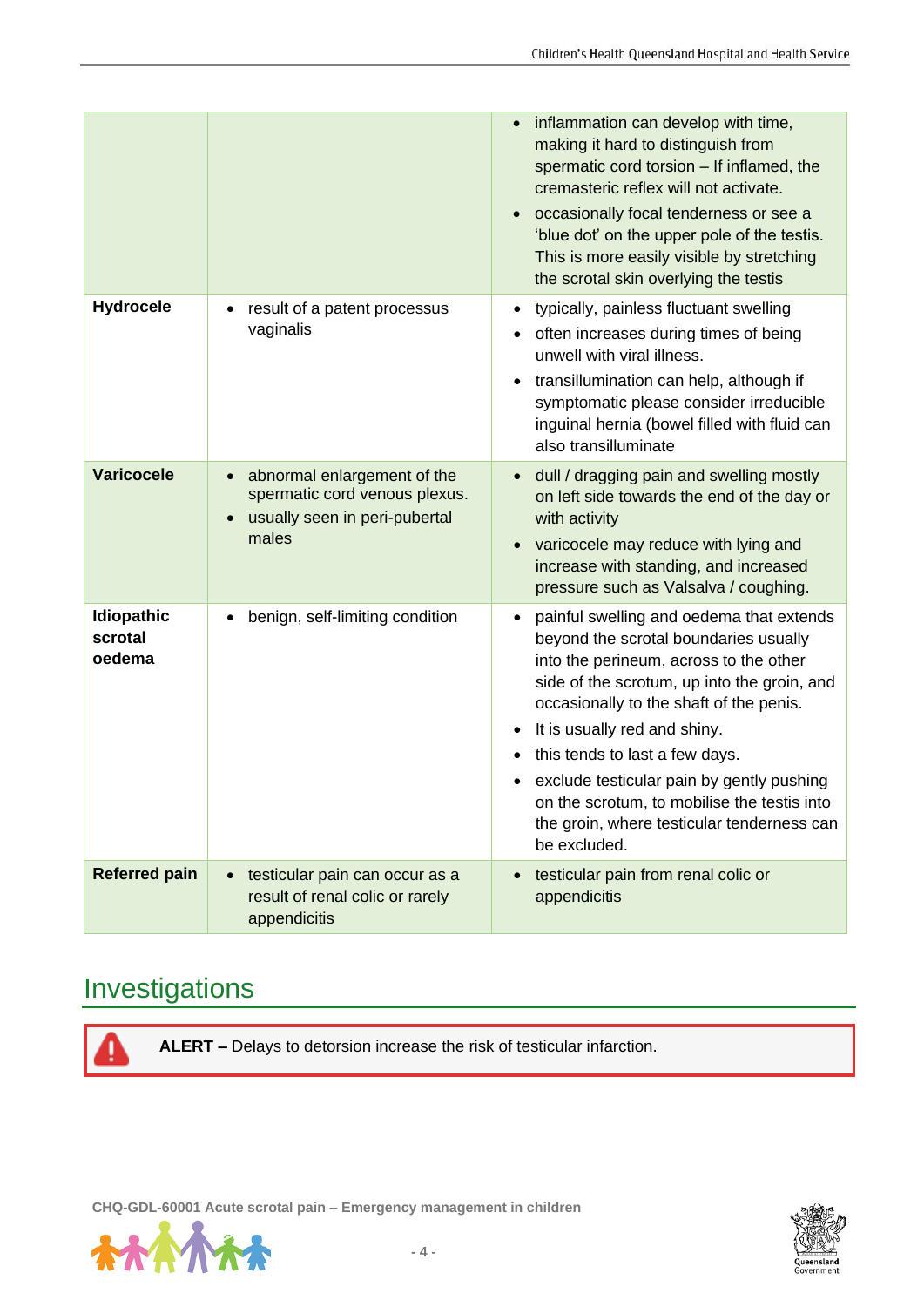#### Investigations are **NOT** routinely required for presumptive testicular torsion.

- pyuria on urinalysis does **not** exclude testicular torsion
- normal scrotal USS in boys does **not** exclude testicular torsion (80-85% sensitive)
- scrotal USS recommended **only** on specialist advice

If after clinical exam testicular torsion in deemed unlikely, other non-emergent diagnosis of acute scrotal pain may be considered.

| Investigations for diagnosis of non-emergent conditions |                                                                                                                                                                                   |  |  |  |
|---------------------------------------------------------|-----------------------------------------------------------------------------------------------------------------------------------------------------------------------------------|--|--|--|
| <b>EDO</b>                                              | urinalysis is recommended (note a normal urine does not exclude EDO)<br>urine PCR <sup>*</sup> for chlamydia and gonorrhoea recommended if clinically<br>suspected                |  |  |  |
| <b>Scrotal trauma</b>                                   | consider ultrasound to look for testicular rupture (breach of the tunica<br>albuginea) and haematocele.                                                                           |  |  |  |
| <b>Varicocele</b>                                       | consider ultrasound - request visualisation of the kidneys and renal vessels<br>to exclude evidence of renal vein compression and mass - this is usually<br>done as an outpatient |  |  |  |

\*Polymerase chain reaction

# Management

#### Testicular torsion

**ALERT –** Resolution of torsion is usually required within **six** hours to avoid permanent harm.

Testis viability is directly related to the time to detorsion of the spermatic cord. Delays to diagnosis of [testicular torsion \(](https://qheps.health.qld.gov.au/__data/assets/pdf_file/0022/1400278/psc-ttortion.pdf)access via QH intranet) have resulted in permanent harm.

Boys with presumptive testicular torsion require surgical exploration and, if necessary, orchidopexy. Testes may still be salvageable for up to 24 hours. The fastest treatment will always be onsite. The first point of call should be Paediatric surgical, General Surgical or Urological services. If no onsite Surgical services, contact RSQ to arrange urgent transfer to the nearest suitable facility. Patients >12 years old do not need a paediatric surgeon. (See [position statement](https://www.surgeons.org/-/media/Project/RACS/surgeons-org/files/position-papers/2017-05-04_pos_fes-pst-055_surgery_in_children.pdf?rev=7418161599684b558a998372f7760479&hash=2A3B46AD2E0EC9EB97868AF8494E37CD) from the Royal Australasian College of Surgeons)



Urgent referral to the Surgical or Urological service (onsite or via RSQ) is required for the boys with presumptive testicular torsion or acute scrotal pain where testicular torsion is unable to be excluded.

#### Irreducible inguinal hernia

Boys with incarcerated inguinal hernia require urgent surgical review and reduction in theatre.



Immediate referral to Paediatric Surgical service is required for irreducible inguinal hernia



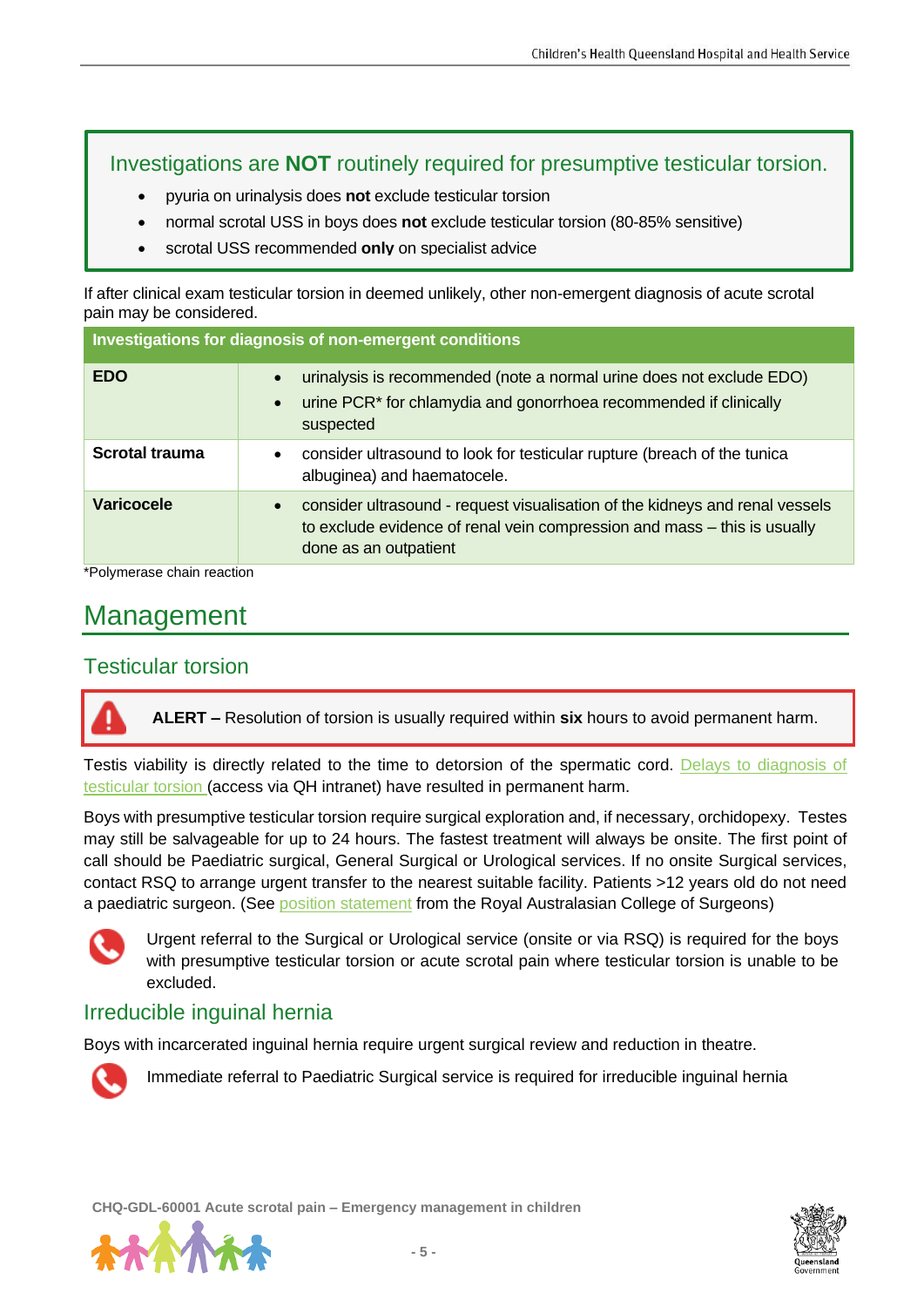### Other diagnoses

The management for differential diagnoses is as follows:

- **EDO** antibiotics as per local guidelines. May be IV or oral depending on the patient's age, comorbidities and severity of illness. If complicated by abscess formation, consider referral to Surgical service for drainage.
- **Varicocele** consider referral to Surgical service as may need surgical intervention, especially if causing pain, or impairing testicular growth.
- **Hydrocele** most (90%) resolve by two years of age. Consider referral to Surgical service if persists past two years of age.
- **Scrotal trauma** refer to Surgical service unless examination of the testis is normal and there is no evidence of significant scrotal swelling.
- **Appendix testis torsion** if confirmed, can usually be managed with analgesia as an outpatient, although some boys with persisting pain or inflammation may require excision of the appendix testis.

# Escalation and advice outside of ED

Clinicians can contact the services below to escalate the care of a paediatric patient as per local practices. Transfer is recommended if the child requires a higher level of care.

Pre-pubertal boys (8-12 years) and post-pubertal boys (greater than 12 years) presenting with presumptive testicular torsion do not routinely require treatment at a paediatric facility unless there are paediatric-specific concerns. Transfer may result in time-critical delays to surgery and a detrimental outcome for the patient. This is reinforced in the Position Paper ["Surgery in Children"](https://www.surgeons.org/-/media/Project/RACS/surgeons-org/files/position-papers/2017-05-04_pos_fes-pst-055_surgery_in_children.pdf?rev=7418161599684b558a998372f7760479&hash=2A3B46AD2E0EC9EB97868AF8494E37CD) published by the Royal Australasian College of Surgeons.



#### Child requiring time-critical care

#### **Diagnoses requiring time- critical care**

- confirmed or suspected testicular torsion
- irreducible inguinal hernia

**Resolution of testicular torsion is usually required within SIX hours to avoid permanent harm.**

| <b>Diagnosis</b>                  | <b>Contact</b>                                                                                                                                                                                                                                                   |
|-----------------------------------|------------------------------------------------------------------------------------------------------------------------------------------------------------------------------------------------------------------------------------------------------------------|
| Possible<br>testicular<br>torsion | Onsite Paediatric Surgical/ General Surgical / Urology service as per local practice.<br>If no onsite service, contact Retrieval Services Queensland (RSQ) on 1300 799 127 to<br>coordinate urgent transfer for definitive care.<br>RSQ (access via QH intranet) |
| Irreducible<br>inguinal<br>hernia | Paediatric Surgical Service onsite or via Retrieval Services Queensland (RSQ).<br>If no onsite service, contact Retrieval Services Queensland (RSQ) on 1300 799 127 to<br>coordinate urgent transfer for definitive care.                                        |



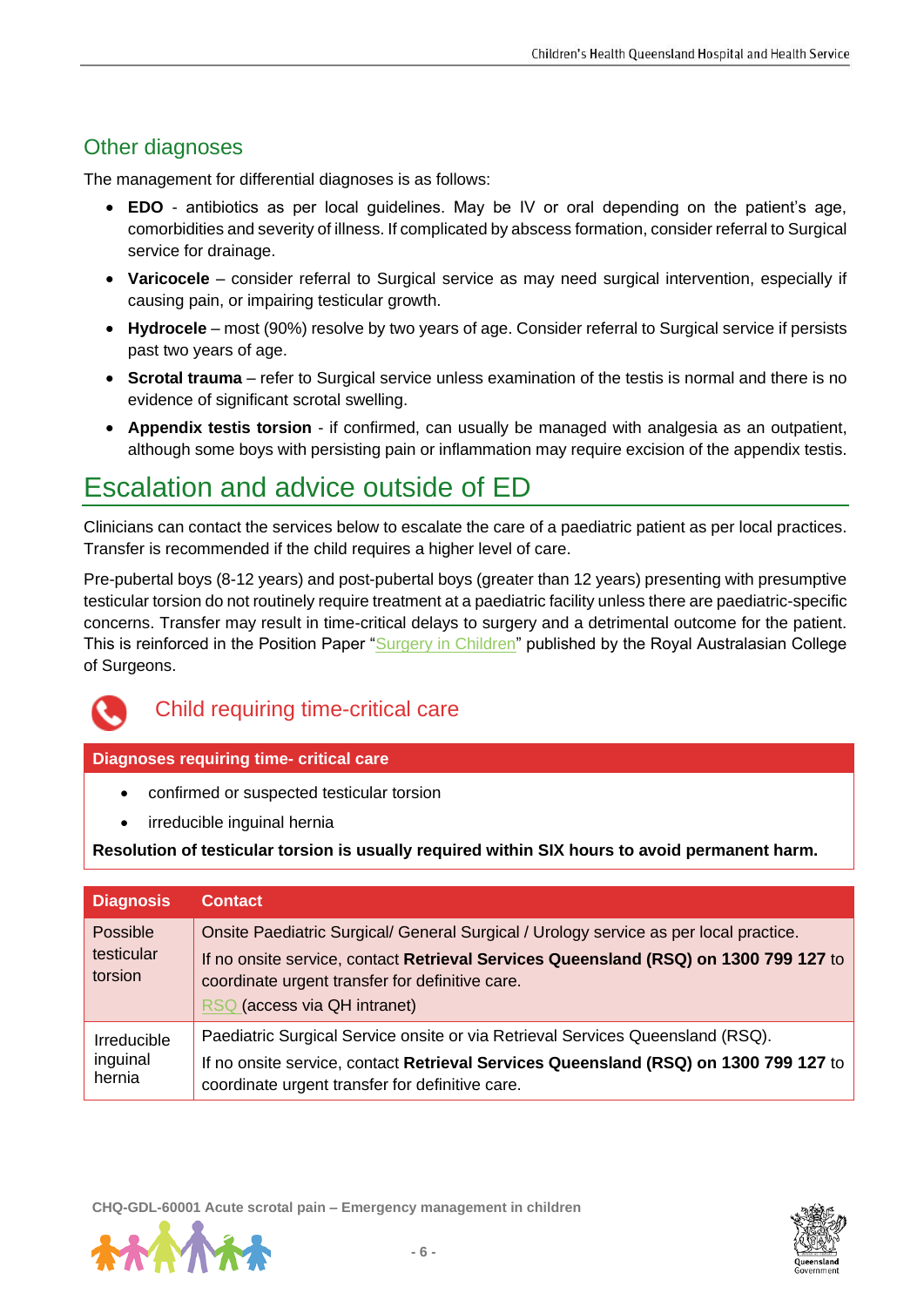| <b>Reason for contact</b> Who to contact                                    |                                                                                                                                                                                                                                                                                                                                                                                                                                                                                     |
|-----------------------------------------------------------------------------|-------------------------------------------------------------------------------------------------------------------------------------------------------------------------------------------------------------------------------------------------------------------------------------------------------------------------------------------------------------------------------------------------------------------------------------------------------------------------------------|
| <b>Advice</b><br>(including)<br>management,<br>disposition or<br>follow-up) | Follow local practice. Options:<br>onsite/local paediatric surgical/general surgical/urological service<br>$\bullet$<br>Queensland Children's Hospital experts via Children's Advice and Transport<br>$\bullet$<br>Coordination Hub (CATCH) on 13 CATCH (13 22 82) (24-hour service)<br>local and regional paediatric videoconference support via Telehealth<br>$\bullet$<br>Emergency Management Support Unit TEMSU (access via QH intranet) on<br>1800 11 44 14 (24-hour service) |
| <b>Referral</b>                                                             | First point of call is onsite/local paediatric surgical service                                                                                                                                                                                                                                                                                                                                                                                                                     |

# Child requiring non-time-critical care

#### Inter-hospital transfers

| Do I need a critical<br>transfer?                      | • discuss with onsite/local paediatric surgical/general surgical/urological<br>service                                                                                                                                                                                              |
|--------------------------------------------------------|-------------------------------------------------------------------------------------------------------------------------------------------------------------------------------------------------------------------------------------------------------------------------------------|
| Request a non-<br>critical inter-<br>hospital transfer | • contact onsite/local paediatric surgical service<br>contact RSQ on 1300 799 127 for aeromedical transfers<br>$\bullet$<br>contact Children's Advice and Transport Coordination Hub (CATCH) on<br>$\bullet$<br>13 CATCH (13 22 82) for transfers to Queensland Children's Hospital |
| <b>Non-critical</b><br>transfer forms                  | • QH Inter-hospital transfer request form (access via QH intranet)<br>aeromedical stepdown (access via QH intranet)<br>commercial aeromedical transfers:<br>$\bullet$<br>Qantas<br>$\Omega$<br>Virgin<br>$\circ$<br><b>Jetstar</b><br>$\Omega$                                      |

# When to consider discharge from ED

Boys who have been assessed and have no evidence of serious surgical or infectious pathology can be safely discharged home. In these boys, 48-72 hours of rest, supportive underwear and NSAIDs will help decrease inflammation and pain. Oral hydration and the management of constipation (if present) are worthwhile to address the underlying cause.

On discharge, advise parents to seek medical attention (GP or ED) if pain is persisting or increasing.

#### Follow-up

• Not routinely required.

# When to consider admission

Requirement for admission will be determined by the relevant specialist service.

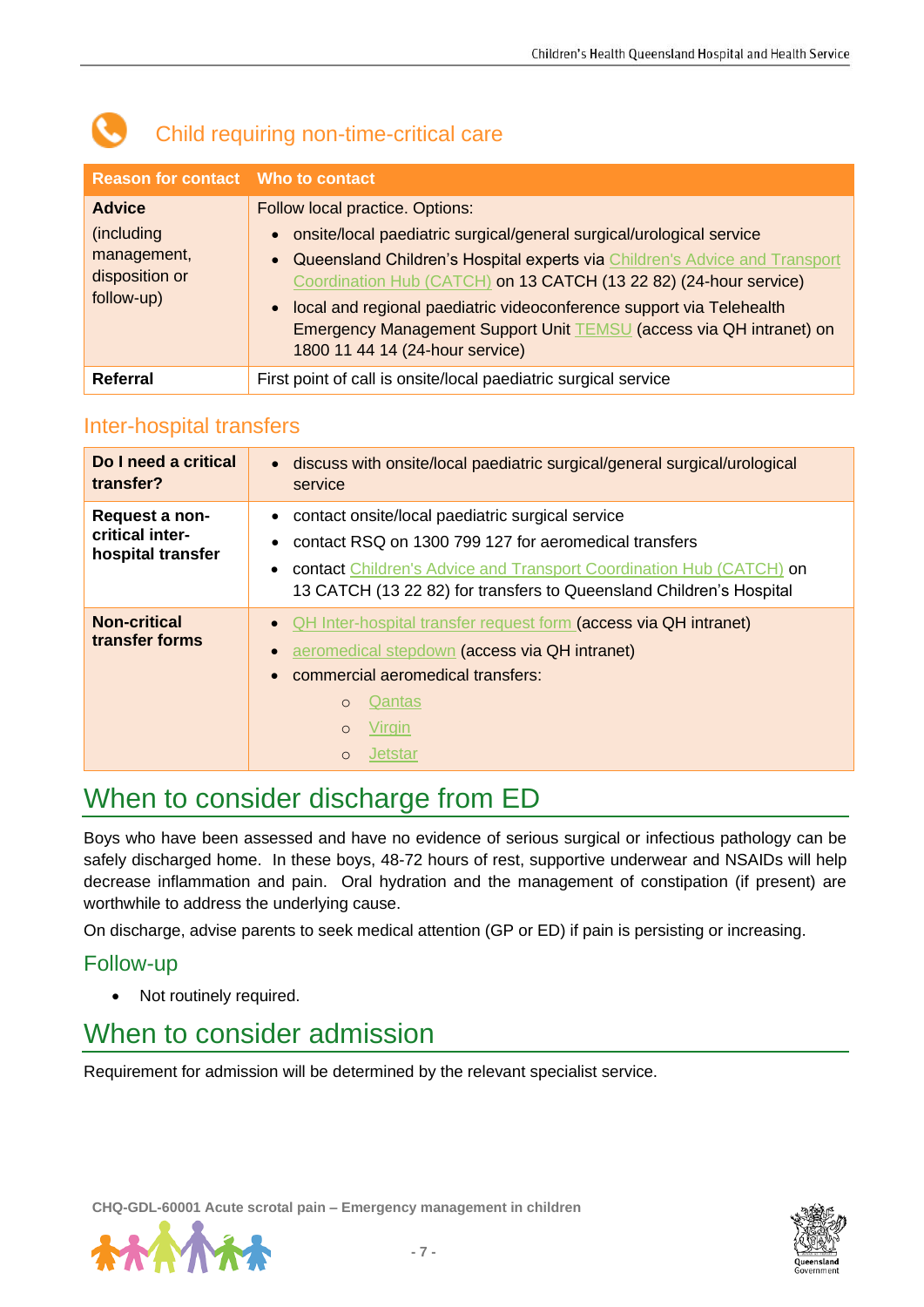# Related documents

- [Patient Safety Communique No.6/2017. Testicular Torsion \(](https://qheps.health.qld.gov.au/__data/assets/pdf_file/0022/1400278/psc-ttortion.pdf)access via QH intranet)
- [Position Paper "Surgery in Children" published by the Royal Australasian College of Surgeons](https://umbraco.surgeons.org/media/1666/2017-05-04_pos_fes-pst-055_surgery_in_children.pdf)

# **References**

- 1. McBride, CA and Patel, B, (2017), 'Acutely painful scrotum: Tips, traps, tricks and truths', J Paediatr Child Health, 53:1054-1059.
- 2. Srinivasan, A, et al, (2011), 'History and physical examination findings predictive of testicular torsion: an attempt to promote clinical diagnosis by house staff', J Pediatr Urol, 7(4):470-4.
- 3. Bowlin, PR, Gatti, JM, Murphy, JP, (2017), 'Pediatric Testicular Torsion', Surg Clin N Am, 97:161-172.
- 4. Jefferies, MT, et al, (2015), 'The management of acute testicular pain in children and adolescents', BMJ, 350:h1563.
- 5. Sharp, VJ, Kieran, K., Arlen, AM, (2013), 'Testicular Torsion: Diagnosis, Evaluation, and Management', Am Fam Physician, 88(12):835-840.
- 6. Heurn, L, Pakarinen, MP, Wester, T., (2014), 'Contemporary management of abdominal surgical emergencies in infants and children', BJS 101:e24-e33.
- 7. Mellick, LB, (2011), 'Torsion of the Testicle: It Is Time to Stop Tossing the Dice', Pediatric Emergency Care 28(1):80-85.
- 8. DaJusta, D, et al, (2013), 'Contemporary Review of Testicular Torsion: New Concepts, Emerging Technologies and Potential Therapeutics', J Pediatr Urol, 9(6):723-30.
- 9. Drlik, M, Kocvara, R., (2013), 'Torsion of spermatic cord in children: A review', J Pediatr Urol 9(3):259-266.
- 10. Royal Children's Hospital, Melbourne, Australia, Clinical Practice Guideline on Acute Scrotal Pain or Swelling, Last Revised Feb 2017, cited Nov 2017, Available from: <https://www.rch.org.au/clinicalguide/>
- 11. Patient Safety Communique No.6/2017. Testicular Torsion [https://qheps.health.qld.gov.au/\\_\\_data/assets/pdf\\_file/0022/1400278/psc-ttortion.pdf](https://qheps.health.qld.gov.au/__data/assets/pdf_file/0022/1400278/psc-ttortion.pdf) (access via QH intranet)
- 12. Position Paper, "Surgery in Children" published by the Royal Australasian College of Surgeons [https://umbraco.surgeons.org/media/1666/2017-05-04\\_pos\\_fes-pst-055\\_surgery\\_in\\_children.pdf](https://umbraco.surgeons.org/media/1666/2017-05-04_pos_fes-pst-055_surgery_in_children.pdf)

# Guideline approval

| <b>Document ID</b>              |                                             | CHQ-GDL-60001                                                                                                                      | Version no. | 3.0 | <b>Approval date</b>  | 01/06/2022 |
|---------------------------------|---------------------------------------------|------------------------------------------------------------------------------------------------------------------------------------|-------------|-----|-----------------------|------------|
| <b>Executive sponsor</b>        |                                             | <b>Executive Director Medical Services</b>                                                                                         |             |     | <b>Effective date</b> | 01/06/2022 |
| Author/custodian                | Group                                       | Queensland Emergency Care Children Working<br><b>Review date</b><br>01/06/2026                                                     |             |     |                       |            |
| <b>Supersedes</b>               | 2.0                                         |                                                                                                                                    |             |     |                       |            |
| <b>Applicable to</b>            |                                             | Queensland Health medical and nursing staff                                                                                        |             |     |                       |            |
| <b>Document source</b>          | Internal (QHEPS) + External                 |                                                                                                                                    |             |     |                       |            |
| <b>Authorisation</b>            | <b>Executive Director Clinical Services</b> |                                                                                                                                    |             |     |                       |            |
| <b>Keywords</b>                 |                                             | Scrotal pain, testicular torsion, epididymo-orchitis, abdominal pain, paediatric,<br>emergency, guideline, children, CHQ-GDL-60001 |             |     |                       |            |
| <b>Accreditation references</b> |                                             | NSQHS Standards (1-8): 1, 8                                                                                                        |             |     |                       |            |